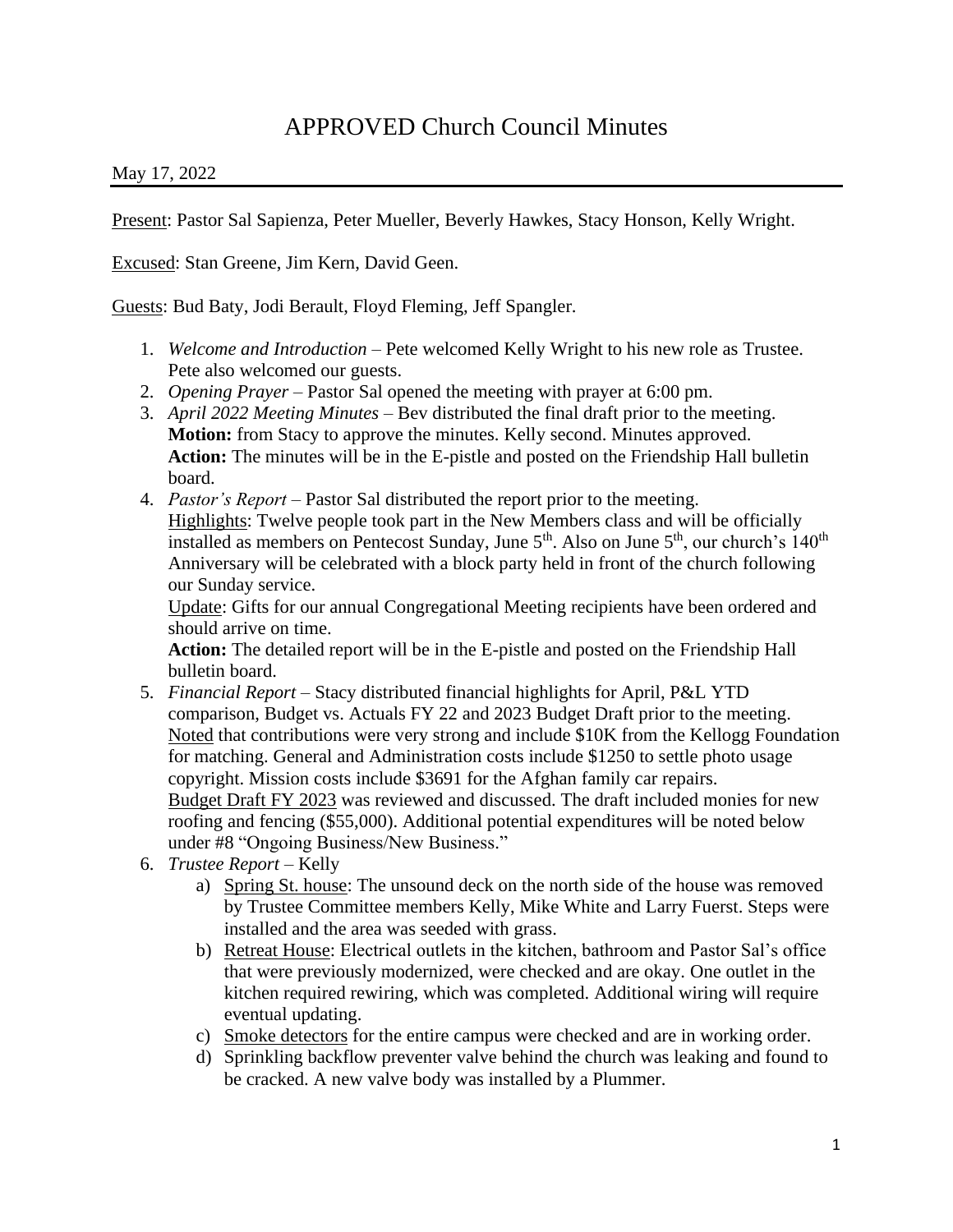**Action:** Kelly will notify the church's sprinkler company (Dave) to check the entire system (including the sprinkler heads). Dick Bont, who has worked on the system in the past, will be notified of the system check date.

e) Roofing: Quotes were obtained from three roofing contractors with the help of Kathleen Mueller.

Issues: Kelly spoke with four roofing contractors and all agreed that supply chain concerns have made finding the replacement of the current green color shingles more difficult to find while main stream colors (black/grey/brown) are more readily available.

- 1) The Design Committee stated that they would prefer the green color if it is available.
- 2) Kelly noted that the ABI inspection determined that the church roof and Retreat House roof were overdue for repair and will need to be replaced before this winter.
- 3) Kelly recommends that the Retreat House (including the garage), church, and Friendship Hall roofing all be done at the same time.  **Action:** Kelly will continue to search for green shingles and obtain quotes from three contractors with separate quotes for the Friendship Hall and the church, and the other for the Retreat House and garage. Council will be notified and possibly request an "E" vote so the work can move forward.
- f) Memorial Garden Fencing needs replacement. **Action:** Kelly will contact Chris Maitner to discuss options and provide quotes to Council.
- g) Noted that the white pine tree by the church building will need to be removed in the near future.
- 7. *Committee/Group Updates –* Pete

Grant Proposal Committee (GPC) submitted a grant request from "Center for Dispute Resolution/Mediation Services" for \$3,000. Mediation Services provide affordable and confidential mediation or conflict resolution services for disputes that involve Allegan County residents.

**Motion:** from Bev to award Mediation Services \$3,000. Stacy second. Motion approved. **Action:** Pete will notify Karen Clark (GPC) and Julie Ridl of Council's approval.

- 8. *Ongoing Business/New Business*
	- a) Facility Plan B (Phase 1) Bud, Jodi, Floyd, Jeff.
		- 1) Sanctuary Wallcovering (remove, repair and installation), Pews and Wainscot (touch up stain and polyurethane) quote (with price breakdown) from Eckhoff-DeVies was presented to Council. The total cost of \$19,035 is significantly lower than previous bids.

**Action:** Jodi will follow-up with Eckhoff-DeVies regarding schedule availability.

- 2) Front Church doors quote for refinishing the two doors from Vander Meulen (stripped and varnished) is between \$600-\$700 per door. It was noted that this is only a temporary fix lasting a couple of years.
- 3) Audio-visual platform remodel Jeff distributed floor plan drawings that provide for the expansion of the platform while maintaining the historical integrity of the church. It was noted that the larger space is necessary as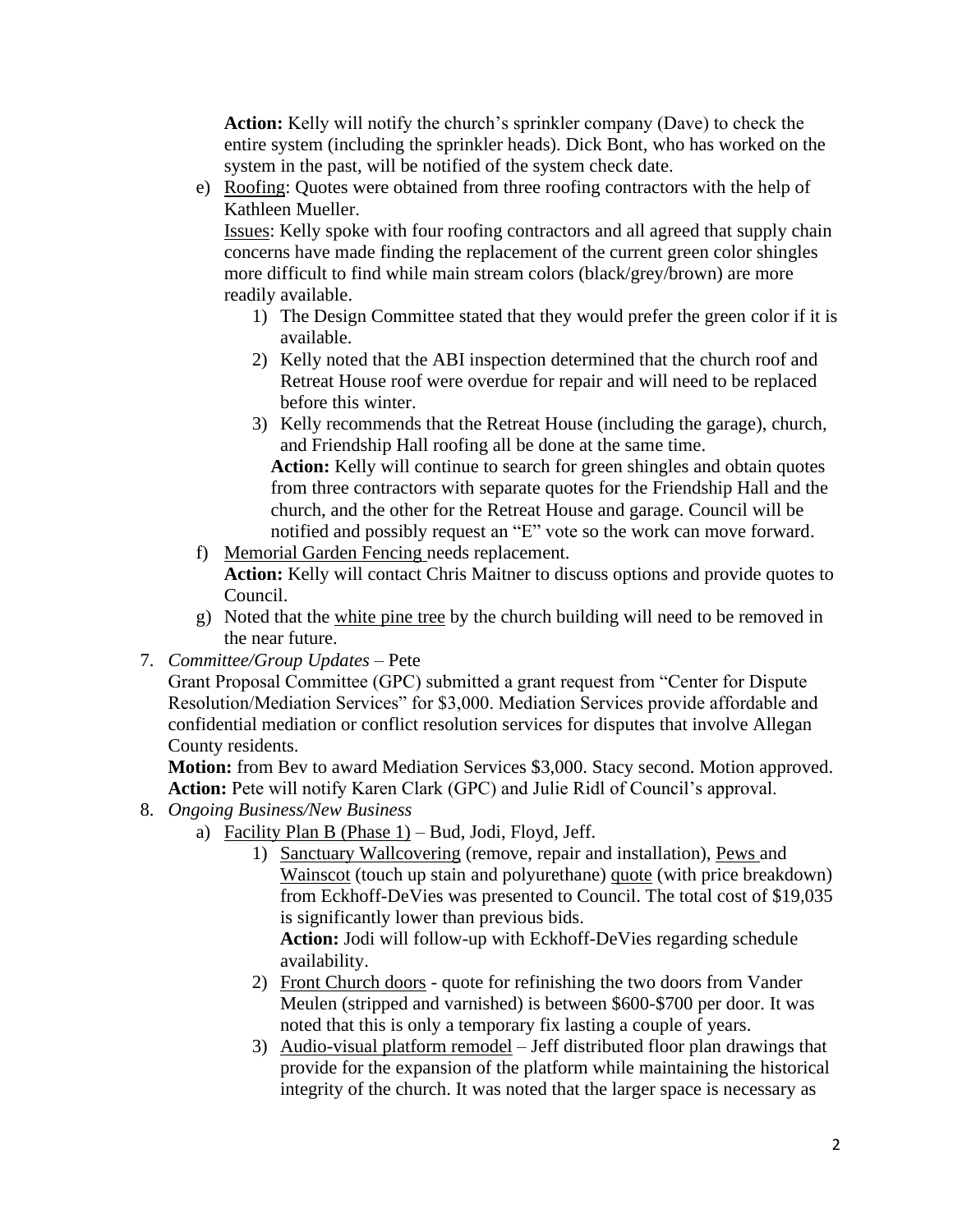the church's digital presence continues to increase and the potential for additional A/V equipment increases. Jeff offered to donate the labor costs. **Action:** Jeff and Bud will prepare a materials cost list for the A/V platform expansion and notify Pete. Jeff will meet with the A/V Committee with updates.

**Motion:** from Kelly to approve up to, and not to exceed \$25,000 for Eckhoff-DeVies wallcovering, pews and wainscot (\$19,035); front church doors refinishing (\$1,200-\$1,400); and, A/V platform remodel (material costs pending). Pastor Sal second. Motion approved.

**Action:** Stacy will include additional expenses in FY23 budget draft. b) Facility Plan B (Phase 2) - Jeff /Bud

1) New front church doors – Jeff distributed drawings of proposed future exterior front church entrance and entry vestibule designs. Discussion: The current entrance does not meet code. The goal is to move in the direction of code compatibility. Installing new doors (that swing outward) will require structural work that includes a new concrete landing and steps (current wrought iron handrails will be utilized). Suggestion: Replace the doors with composite doors that are factory finished and will last for many years with the same look as the current doors.

**Action:** Jeff will continue to explore options and notify Council of projected costs for future budget projections.

- 2) Altar area improvements The goal is to improve the appearance while preserving the historical charm, obeisance, and warm spiritual space. **Action:** The Design Committee will continue to explore options and bring ideas to Council for consideration and future budget projections.
- c) 2011 Prius title transfer

**Action:** Pete will follow-up with Mark Johnston for the signed title, make an appointment with the Secretary of State (SOS) and drive the car recipient to the SOS's office to complete the transfer.

d) Church's 140<sup>th</sup> anniversary celebration on June  $5<sup>th</sup>$  updates – Pastor Sal has received, from five former DUCC Pastors, confirmations that they will be attending.

Suggestion: Have T shirts made to sell that commemorate the event. **Action:** Pastor Sal will follow-up on availability.

- e) Compensation Committee Pete/Stacy/Jim
	- 1) Music Director Committee recommends an increase in wages after a discussion of the reasoning behind the decision. **Motion:** from Kelly to accept the committee's recommendation. Bev second. Motion approved.
	- 2) Administrative Assistant Committee recommends an increase in wages after a discussion of the reasoning behind the decision. **Motion:** from Pastor Sal to accept the committee's recommendation. Kelly second. Motion approved. **Pastor Sal leaves the meeting**